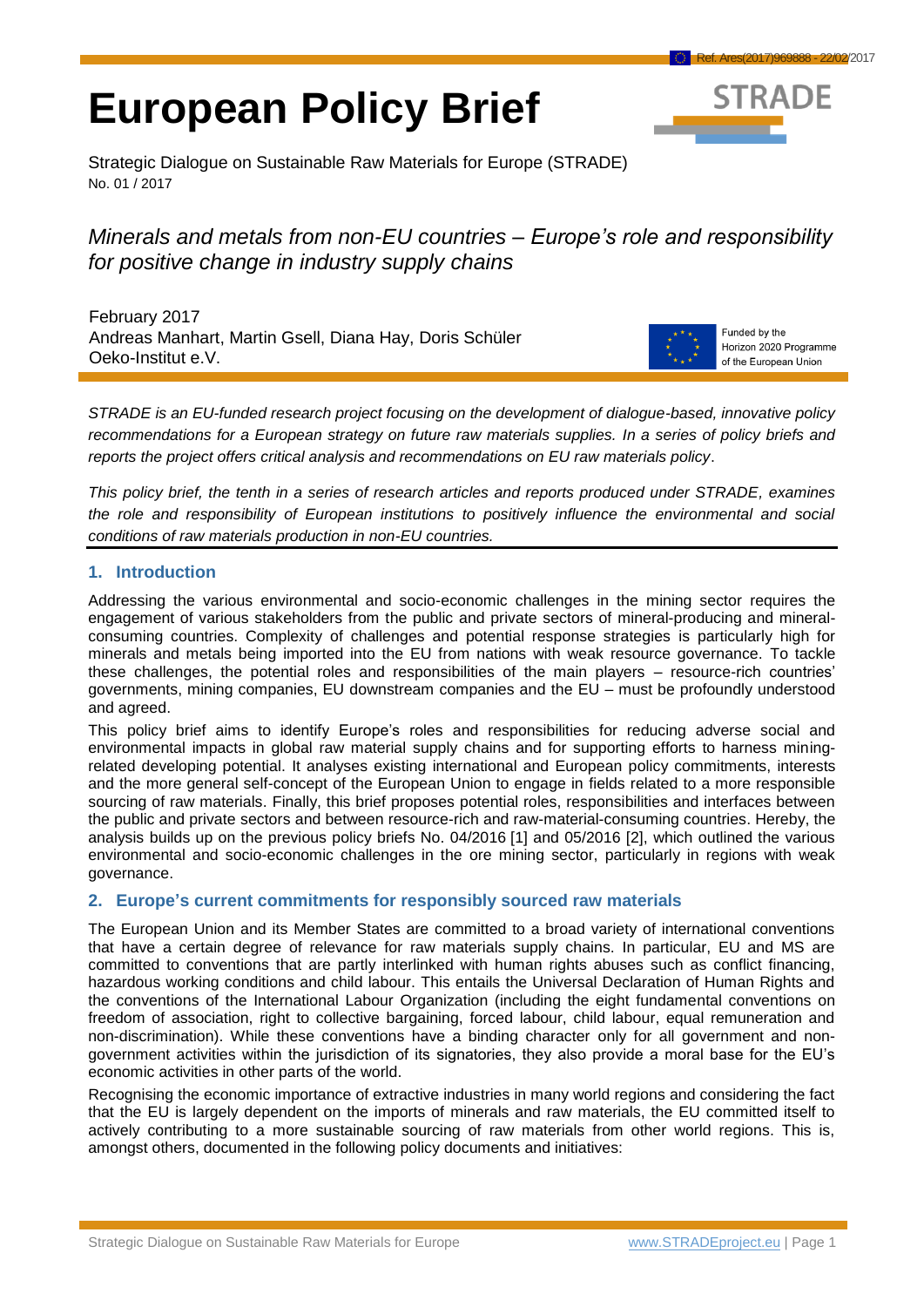- European Raw Materials Initiative (RMI): Although the 2008 RMI is mainly focused on ensuring access to raw materials, setting the right framework conditions to facilitate supply of raw materials from European deposits and reducing the EU's consumption of primary raw materials, it also commits to "continu[ing] to support international initiatives to promote transparency in the extractive sector such as the Kimberly Process Certification Scheme and EITI" [3].
- RMI-related reporting: Issues around transparency and environmentally and socially responsible sourcing from other world regions gained importance in the subsequent implementation process. In its RMI-related reporting in 2013 and 2014, the European Commission stresses that "sustainable mining can and should contribute to sustainable development" and that the EU's development policy should help to create "winwin situations for developing countries and the EU in the area of raw materials." [4]. Furthermore, the European Commission stresses the "crucial role of good governance for the sustainable use of natural resources as an engine of growth for Africa" [4] and gives financial and supply-chain transparency an important role in its policy mix [5].
- EC communication on development policy: In 2011, the EC published "Increasing the impact of EU Development Policy: an Agenda for Change", which recommends that "the EU should scale up its support for oversight processes and bodies and continue to back governance reforms that promote the sustainable and transparent management of natural resources, including raw materials […] with particular attention to the dependence of the poor on them […]." [6].
- Initiative *A Resource-Efficient Europe* and *Innovation Partnership on Raw Materials*: Elements of responsible sourcing from other world regions are also embedded in the EU's flagship initiative *A Resource-Efficient Europe* and the EU's *Innovation Partnership on Raw Materials*. Although mostly focusing on measures to be developed and adapted within the EU, enhanced co-operation with international partners is seen as an important means to promote the use of environmentally friendly extraction and processing technologies [7] and to support poverty reduction in resource-reliant developing countries [8].
- **•** "Trade for all" publication: In the 2015 publication, the European Commission committed to "a trade and investment policy based on values", including "a trade agenda to promote sustainable development, human rights and good governance" in partner countries. Raw materials are explicitly mentioned in the context of free trade agreements (FTAs) that shall take sustainable development considerations into account [9]. Generally, this new EU approach to international trade aims at fair and ethical trade relations between the EU and its partner countries.

Furthermore, the EU financially supports the OECD in its work on due diligence frameworks for minerals from conflict-affected and high-risk areas and develops a conflict mineral regulation that widely builds on this due diligence approach [10] but is limited to gold, tin, tantalum and tungsten. These policy approaches focus on human rights issues and aim at providing methodological guidance to mitigate all forms of human rights abuses in mineral supply chains. The methodological core was initially proposed by a UN group of experts to break the link between the minerals sector and conflict in the eastern DR Congo [11] and was subsequently taken up by the UN Security Council in resolution 1952  $(2010)^1$  with a focus on gold, tin, tantalum and tungsten. Later, The OECD extended the approach to an open scope for geographic coverage and mineral types.

The EU and various Member States are also amongst the group of donors funding the Extractive Industries Transparency Initiative (EITI), which aims at increasing transparency and accountability in extractive industries around the world. The EITI process is already implemented in 51 countries, including Norway, UK and Germany<sup>2</sup>. In 2013, the EU also introduced additional obligatory transparency requirements for the extractive industry in chapter 10 of the Accounting Directive 2013/34/EU, This 'transparency initiative' requires Europe's extractive industries to annually report their payments to governments that exceed € 100,000.

These policies and activities of course significantly overlap with general development goals, in particular the Sustainable Development Goals (SDGs). Generally, responsible mining does not only entail reduction of environmental impacts to achieve development goals, such as SDG No. 6 (clean water and sanitation) and No. 15 (life on land), but can also positively contribute to achieving other SDGs, in particular:

l

<sup>1</sup> The Security Council […] calls upon all States to take appropriate steps to raise awareness of the due diligence guidelines […], and to urge importers, processing industries and consumers of Congolese mineral products to exercise due diligence […]."

<sup>2</sup> Another European country, France has announced its intention to apply for EITI membership.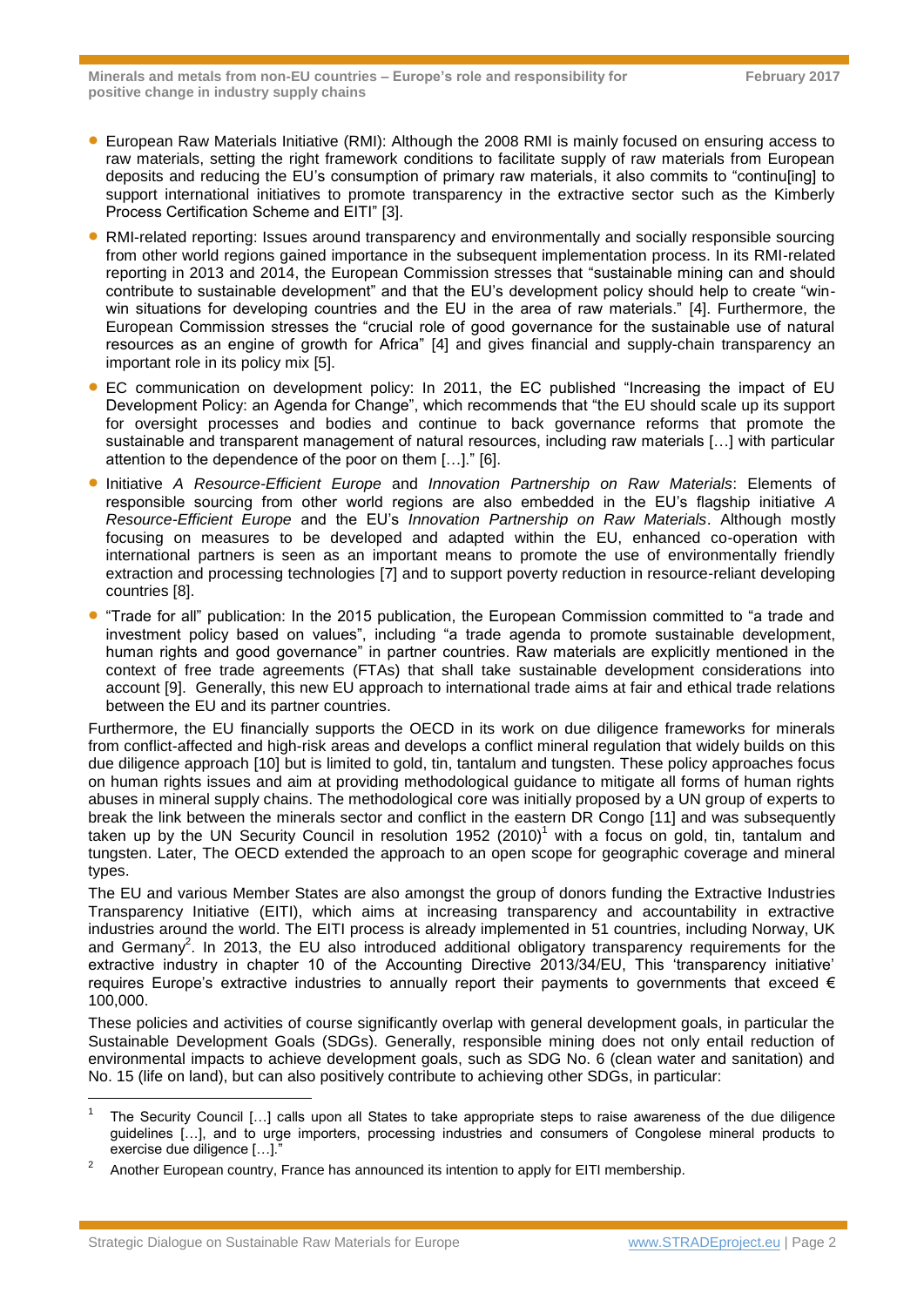- $\bullet$  No. 1 End poverty in all its forms everywhere.
- No. 8 Promote sustained, inclusive and sustainable economic growth, full and productive employment and decent work for all.
- No. 9 Build resilient infrastructure, promote inclusive and sustainable industrialization and foster innovation.
- No. 12 Ensure sustainable consumption and production patterns.
- **3. European supply security and a need for social licenses to operate**

Beyond these international conventions, policies and co-operations, the EU as a large-scale net-importer of minerals and metals also has an intrinsic interest in environmentally and socially sound long-term partnerships. Due to the various environmental and social problems described in the policy briefs No. 04/2016 [1] and 05/2016 [2], the mining sector often faces widespread mistrust and rejection from local communities in many parts of the world. Various recent incidents have shown that mining projects can stall because of local opposition and protests:

- In 2013, protests from indigenous people and environmental activists stopped the development of a largescale bauxite project in Odisha (India). Plans to supply a nearby alumina refinery with bauxite from other local deposits are also likely to be challenged [12].
- Local protests and widespread rejection from the Dominican population have indeterminately delayed a nickel-mining project in the Dominican Republic for several years [13]; [14].
- Severe opposition and protests against the planned extension of a gold and copper mine in Caiamarca (Peru) partly turned into violent clashes between police, security forces and protesters, resulting in injured and fatal casualties [15]. In 2016 a consortium between Newmont Mining, the International Finance Corporation and Buenaventura (a Peruvian mining corporation) announced to drop the Minas Conga project "for the foreseeable future" [16]. According to a recent OECD study, Peru annually faces more than 200 social conflicts, the majority of which are linked to social and environmental impacts from extractive industry projects in the country [17].

A broad range of scholars and commodity market specialists now see that the environmental and social impacts from the extractive industry, especially since these are increasingly challenged by societies and authorities, play a key role in influencing future supply [20]; [18]; [19]. Thus, a social license to operate is not only an important precondition for mining companies and projects, but also an important pillar to ensuring the EU's raw material supply: without being embedded in sound development-orientated strategies, many mining projects might face increasing difficulties in their operations, which might have consequences for the global supply situation.

## <span id="page-2-0"></span>**4. Ongoing value changes as driver for European policy**

European consumers' increasing critical perception of the negative impacts of global mining provides another major reason for the growing importance of transparent and environmentally and socially responsible raw materials supply chains. According to Prof. Anthony Hodge, the former president of the International Council on Mining and Metals, "the evolution of societal values and a particular combination of events led to an unprecedented high level of criticism levelled at the mining and metals industry" [21]. For Europe as a large net-importer of minerals and metals, much of the mining-related criticism has been linked to its industry supply chains and its consumption patterns. In the last decade, reports linking conflicts, forced evictions, environmental pollution and degradation with raw material supply chains and the products routinely used for daily life have significantly increased consumer awareness and led to campaigns such as "no blood in my cell phone". In response, various European companies have developed in-house processes to assess social and environmental risks in raw material supply chains and partly also initiated or joined risk mitigation activities such as the Aluminium Stewardship Initiative (ASI), or the Conflict-Free Tin Initiative (CFTI).

On a global scale, this evolution of societal values also led to the establishment of the UN Guiding Principles for Business and Human Rights and their endorsement by the United Nations Human Rights Council in 2011 [22]. Although not legally binding, the Guiding Principles provide a conceptual framework to define the roles of governments and the private sector in protecting and respecting human rights and to provide access to remedy. With the Guiding Principles, the private sector is – alongside governments – explicitly called upon to "prevent or mitigate adverse human rights impacts that are directly linked to their operations, products or services by their business relationships, even if they have not contributed to those impacts" [22].

This evolution of values is also reflected in a series of new regulatory approaches aiming at a mandatory and effective mitigation of some of the worst types of social and environmental impacts in global supply chains. Although not all of these approaches are targeted at minerals and metals, the following examples illustrate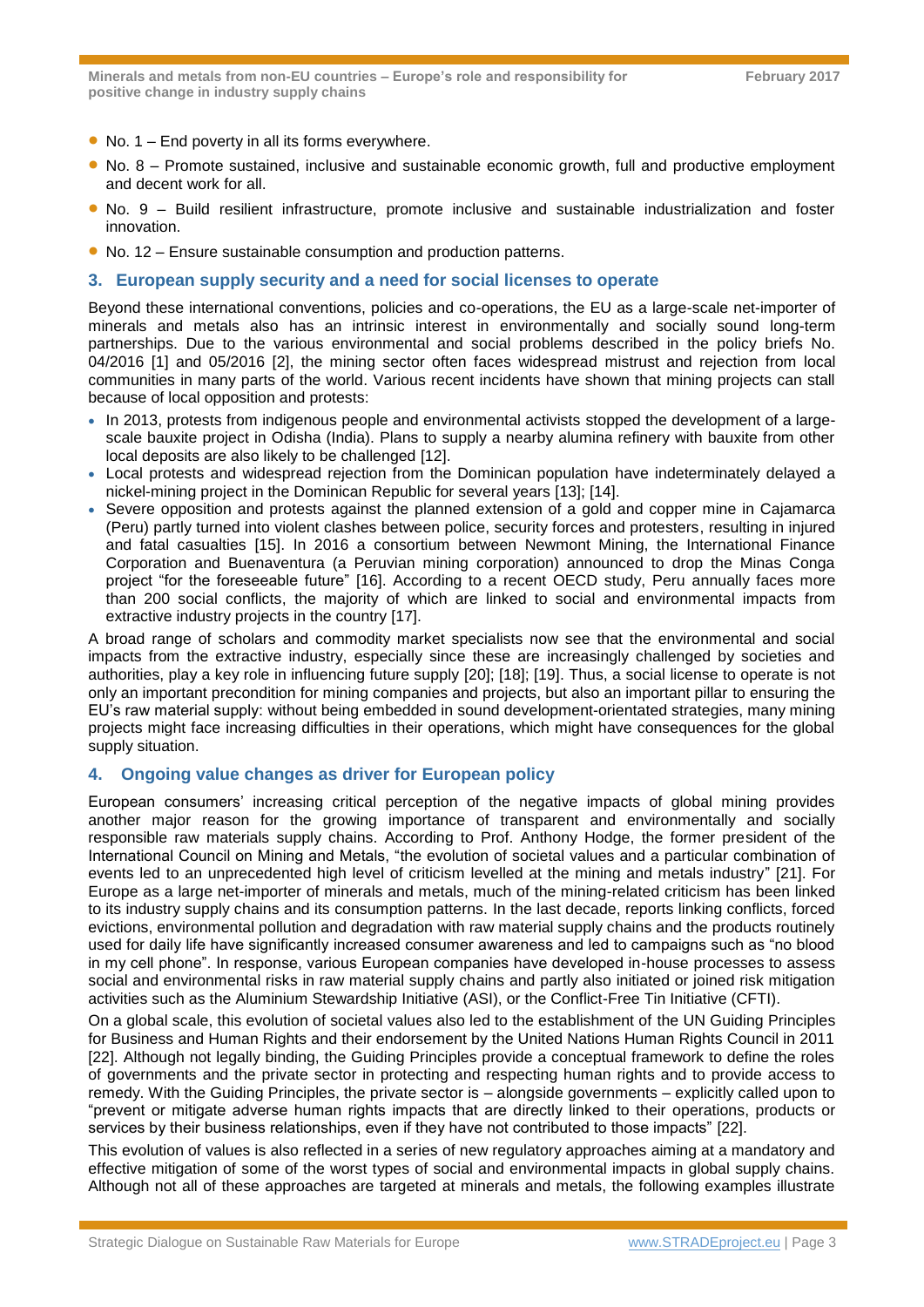the general trend to strengthen corporate due diligence requirements for raw materials supply from other world regions and jurisdictions:

- According to the renewable energy directive of 2009 (2009/28/EC) all biofuels and bioliquids that are used for energy purposes in the EU have to comply with a set of environmental criteria, including minimum greenhouse gas emission savings and a ban of biofuel raw materials from land with high biodiversity value or land with high carbon stock (e.g. wetlands, peatlands).
- The 2010 EU timber regulation (Regulation (EU) No 995/2010) prohibits placing illegally harvested timber or timber products on the EU market. Importers of timber and timber products have to exercise due diligence in order to reduce the risks of unintentionally trading timber and timber products from illegal harvest.
- The UK Modern Slavery Act of 2015 includes reporting requirements for businesses with UK activities to ensure that slavery and human trafficking does not take place in any of its supply chains.
- Although not yet passed, the European Parliament and the Commission reached an agreement on a new conflict mineral regulation that requires importers of tin, tungsten, tantalum, gold and their ores from conflict-affected and high-risk areas to exercise due diligence in accordance with the relevant OECD guidelines  $[23]^3$ .

These policy responses are mainly based on the increasing public consensus that corporations have a moral responsibility to avoid and mitigate violations of environmental and social standards – even if related problems are located in supply chains and outside the direct control of EU companies. In these cases, rawmaterial-using companies are asked to analyse and identify related risks and to implement mitigation measures. Thereby, the general aim is for companies to neither directly nor indirectly support human right abuses and environmental damages when they import raw material from sources with related problems; EU companies should play a positive role in improving environmental and social conditions within their spheres of influence. The important role of companies in shaping and transforming societies also stimulated the 2011 EU Strategy for Corporate Social Responsibility, which defines CSR as the responsibility of enterprises for their impact on society. Though it postulates that CSR should be company-led, public authorities can also play a supporting role through a smart mix of voluntary policy measures and, where necessary, complementary regulation [24].

According to Prof. Anthony Hodge, these societal value changes – together with other drivers such as globalization of mining activities and increased worldwide raw material consumption – will most likely gain increasing relevance [25]. This position is supported by the 2016 Strategic Note "Sustainability Now!", written by the EC's European Political Strategy Center, which points out that "Europe becomes aware of the limits of the Blue Planet and of the need for a fair share for all, notably the rapidly growing developing nations and the younger generation. […] Calls for sustainability are not new but they start being understood by a much wider audience and a much wider set of economic actors." [26].

## **5. Specifying the roles and responsibilities of European stakeholders**

As illustrated in chapters [2](#page-0-0) to [4,](#page-2-0) social and environmental aspects in the European raw material supply chain have increasingly gained relevance over the last decade; the EU is widely committed to playing a proactive role in supporting related improvements. Nevertheless, such improvements require concerted action by a variety of players in order to be effective. The following chapter elaborates on a potential distribution of roles and responsibilities, in particular related to government and industry players.

#### *5.1. Differentiation of impact types*

l

To facilitate analysing the potential distribution of roles and responsibilities to improve social and environmental conditions in mining worldwide, this paper differentiates impacts based on their severity. The concept is illustrated in [Figure 5-1](#page-4-0) and can be described as follows:

**Impacts violating human rights as defined by relevant international conventions such as the UN** Declaration of Human Rights, the International Covenant on Economic, Social and Cultural Rights and the ILO core conventions are classified as *worst type of impacts* in this analysis. For the purpose of this assessment, environmental impacts with the potential to violate human wellbeing (e.g. pollution of drinking

<sup>3</sup> The EU approach on conflict minerals partly follows the regulatory approach taken in the USA in 2010 with Section 1502 of the Dodd-Frank Act. While this Act is currently under review of the new US administration, the EU initiative might gain considerable importance for global raw materials policy. This will particularly be the case if Section 1502 of the Dodd-Frank Act will be cancelled in the review process.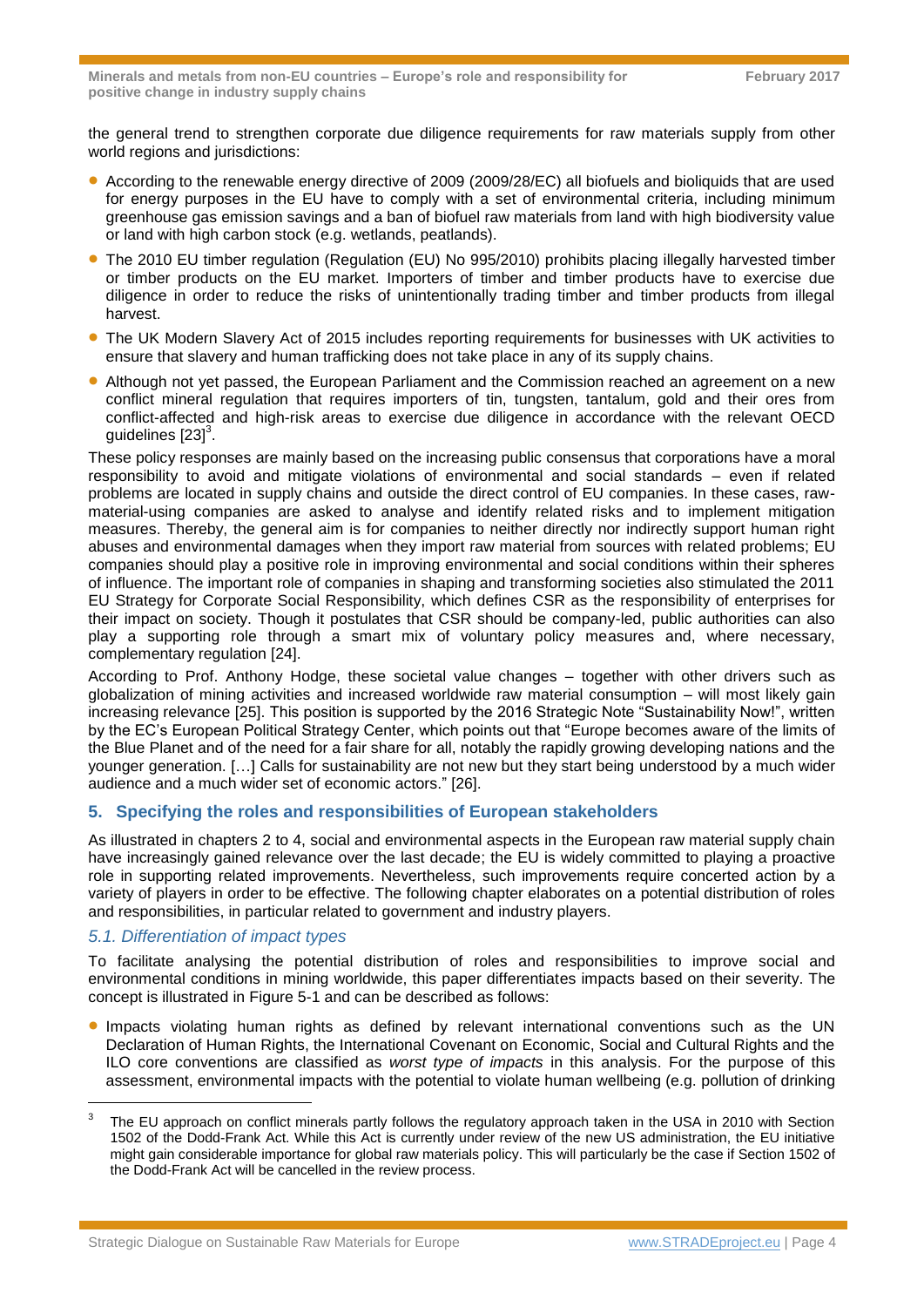water violating people's right to health) are also considered as worst types of impacts. Activities aiming at mitigating all kind of such impacts have been termed "less bad" in policy brief No. 09/2016 [27]. The potential distribution of roles and responsibilities for mitigating such worst types of impact are discussed in chapter [5.2](#page-4-1) below.

 All impacts that do not negatively affect human rights are classified as other impacts in this analysis. It is noteworthy that this includes a range of negative environmental impacts such as greenhouse gas emissions and habitat losses, as well as potential negative socio-economic effects such as the loss of alternative economic opportunities. *Other impacts* also encompass positive social impacts such as those described in policy brief No. 05/2016 [2], including the generation of jobs and socio-economic development<sup>4</sup>. This impact group is typically a crucial field for many mining areas and resource-rich nations seeking continuous improvements of the economic benefit and the social and environmental profile of mining operations. It is also closely connected to mining countries' expectations for mining revenues to contribute to reaching the sustainable development goals.

The differentiation between worst types of impacts and other impacts mainly follows international conventions and agreements that allow a quite clear assignment of roles and responsibilities along the boundaries defined by human rights.

## <span id="page-4-0"></span>**Figure 5-1: Concept for differentiating impact types**



## <span id="page-4-1"></span>*5.2. Roles and responsibilities for mitigating worst types of impacts*

#### **General principles**

National governments generally have a core responsibility for insuring that human rights are protected within their jurisdiction and that companies within their jurisdiction operate within legal boundaries and standards. While many governments in the world fulfil this role, 32 out of 58 countries covered by the Resource Governance Index only have weak or failing governance in their extractive sectors [28]. This effectively means that many states are either unable or unwilling to mitigate worst types of impacts linked to mining, including human rights abuses and severe adverse impacts on ecosystems and the livelihoods of populations. This shortcoming is well known and a primary reason why supply-chain related social and l

<sup>4</sup> It is noteworthy that – in contrast to environmental impacts – social impacts can have both a negative and a positive dimension. While violations of human rights are clearly examples of negative social impacts, generation of jobs and income are typically classified as positive social impacts.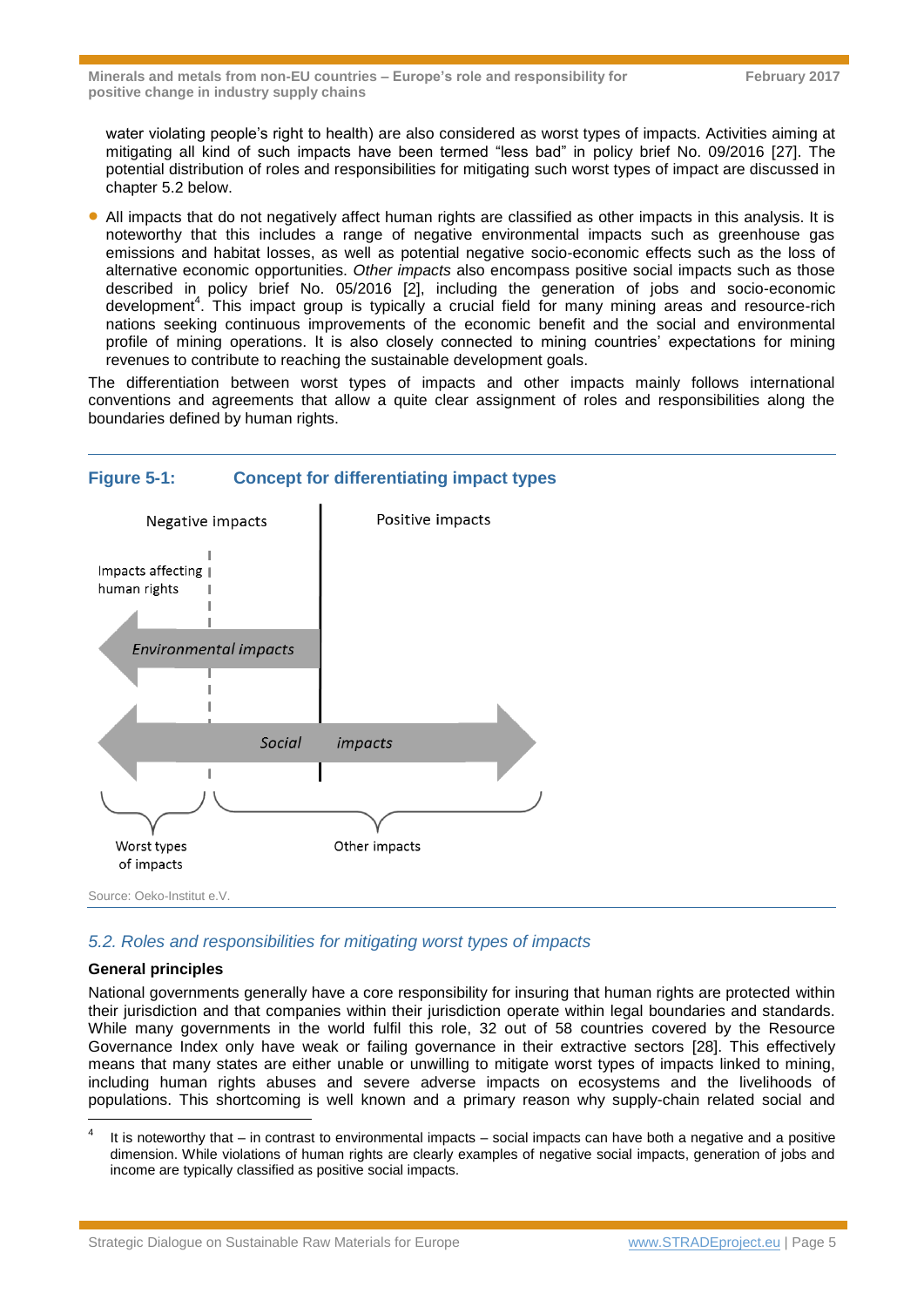environmental issues are relevant for the EU. Partly in response to this governance gap, corporations and in particular internationally operating enterprises are today increasingly regarded as important players being able to positively or negatively influence social and environmental conditions in their spheres of influence. This view – which is also rooted in the consideration that some enterprises and industries directly or indirectly benefit from low environmental and social standards and low associated compliance costs – has promoted various initiatives to integrate corporations into efforts protecting human rights and reducing the worst forms of environmental impacts. The most notable of these attempts are the OECD Guidelines for Multinational Enterprises [29], the Global Reporting Initiative and the UN Global Compact. While these initiatives provide guidance for companies about general expectations and reporting, they still do not clarify the division of roles and responsibilities between enterprises and governments. A specification of roles was first achieved in the field of human rights when the UN endorsed the Guiding Principles for Business and Human Rights in 2011. This 'Ruggie Framework' is built on three pillars (see [Figure 5-2\)](#page-5-0).

## <span id="page-5-0"></span>**Figure 5-2: Structure of the UN Guiding Principles for Business and Human Rights**



Source: Oeko-Institut e.V. based on [22]

While the first pillar clearly confirms the states' existing responsibility to "protect against human rights abuses within their territory and/or jurisdiction by third parties", the second pillar specifies that "business enterprises" should respect human rights" by avoiding causing or contributing to adverse human rights impacts through their own activities, and by "prevent[ing] or mitigat[ing] adverse human rights impacts that are directly linked to their operations, products or services by their business relationships" [22]. The third pillar states that it is the state's responsibility to ensure that victims of business-related human rights abuses have access to remedy. In addition, industry, multi-stakeholder and other collaborative initiatives should ensure that effective non-state grievance mechanisms are available [22].

Although this framework was developed for protecting human rights, it can serve as a blueprint for other types of impacts, in particular those that have the potential to negatively impact human rights (e.g. through massive pollution of soil and water bodies, relocations, destruction of ecosystems).

#### **Roles and responsibilities of EU and Member State governments and European companies**

For the EU's raw material supply chains with social and environmental hot spots in non-EU countries, the Ruggie Framework assigns the major responsibilities to non-EU mining countries' governments and the mostly private raw-material extraction and processing sector. While the EU can to a certain extent work on improving governance in resource-rich partner countries (e.g. by development cooperation or accountability and transparency initiatives such as the promotion of EITI), European enterprises must themselves assess whether any of their business activities are directly or indirectly linked to human rights risks or other risks that might lead to the infringement of human rights and to then implement appropriate mitigation strategies.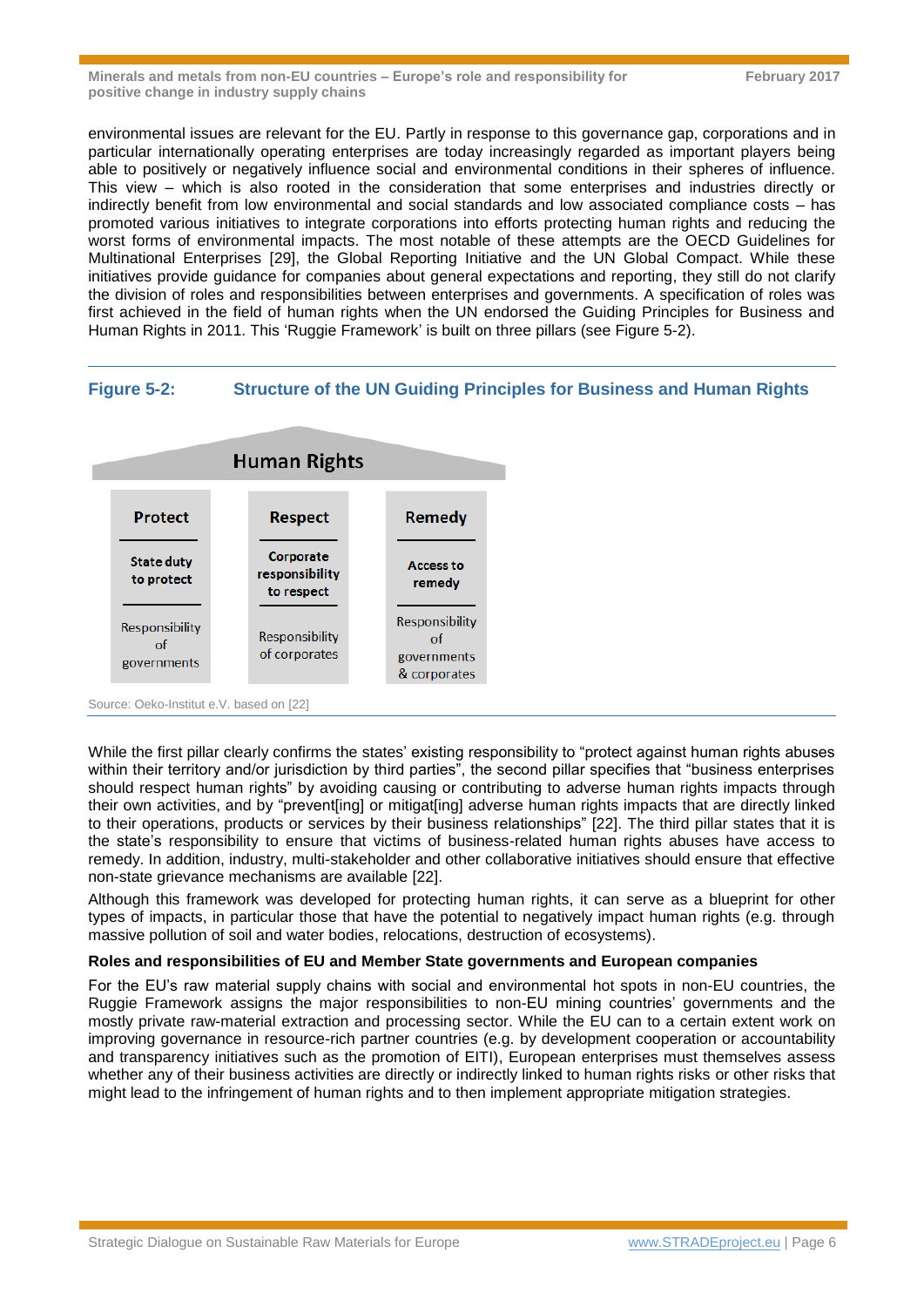For European businesses not actively engaged in mining projects outside the EU, this translates into supply chain due diligence, following the implementation framework by the OECD  $[30]$ <sup>5</sup> and the planned EU approach on gold, tin, tungsten and tantalum. This due diligence framework consists of the following steps:

*Step 1*: Establish strong company management systems.

*Step 2*: Identify and assess risks in the supply chains.

*Step 3*: Design and implement a strategy to respond to identified risks.

*Step 4*: Carry out independent third-party audits of refiner's due diligence practice.

*Step 5*: Report annually on supply chain due diligence.

While experience with the implementation of this framework, including the type and effects of potential response strategies, is still quite limited, the EU should consider supporting EU industries in their implementation efforts. This could particularly encompass the following elements:

- **Support risk assessment related to regions and raw materials: While the EU has already compiled and** published a collection of raw-material-related data on supply risks (see [31]), no comparable information is available on human rights risks and material-specific environmental issues. Although a number of working groups are working to develop assessment methodologies<sup>6</sup> and compile related information<sup>7</sup>, the results have not yet been published or utilized to systematically support companies in their raw-materials-related risk assessments. Support of risk assessment can also encompass methodologies for prioritization of materials to reduce complexity. After all, most companies directly or indirectly consume a quite broad range of different raw materials.
- Support initiating companies' response strategies: Companies' response strategies (Step 3 of the due diligence framework) will partly require on-the-ground activities (e.g. close cooperation with raw material suppliers and local communities) in countries with insufficient governance outside the EU. Such activities (e.g. support to improve ASM) require very specific know-how and approaches, and are often subject to various uncertainties. Targeted EU support could help to lower the barriers for such types of response strategies and to organize joint activities with various industry partners. As an example for such public private partnership initiatives, the Dutch government helped start the Conflict-Free Tin Initiative that involves the support of artisanal tin-mining activities in the Eastern parts of the DR Congo [32].

In the mid-term, a responsible EU policy also has to promote EU companies' due diligence for all minerals. The upcoming EU conflict-mineral regulation merely focuses on 3TGs, which are only a small portion of the EU's mineral imports; the large amount of adverse social and environmental impacts from mining in countries with poor governance is therefore not covered by this regulatory initiative. This is a big task, and lessons-learnt from the upcoming regulation should be considered when looking for efficient and realistic policy approaches (voluntary or legally-binding measures) for the whole minerals spectrum.

## **Roles and responsibilities for negative side-effects from policy responses**

Corporate- and government-driven policy responses to social and environmental risks in supply chains might lead to shifts away from high risk areas and towards sourcing from well-controlled mines in developed countries. The situation in the eastern parts of the DR Congo after a series of UN-documents and the passing of the US Dodd-Frank Act in 2010 exemplify such market shifts. In this case it led to various international buyers questioning any mineral sourcing from Central- and East-African ASM sources. Although the effects of these reactions have not been fully analysed, it is widely assumed that these general evasion strategies not only led to the intended effect of curbing financial sources for armed groups, but also unintentionally to a loss of income in artisanal mining areas not affected by conflict [32].

While such risk evasion strategies might be justified in individual cases, a proliferation of such reactions might lead to situations where European efforts have either no positive global net impact or even lead to detrimental effects [33]. No positive net impacts can occur when supply chain shifts lead to reversal shifts of other market players: While EU supply chains might then be free from social and environmental hotspots, substandard mining would sell its outputs to other global markets without changing its ways of operating.

l

<sup>5</sup> The OECD due diligence guidance covers human rights issues and has no particular emphasis on environmental issues. Since environmental impacts can reach levels that negatively affect human rights, they should also be considered in related due diligence processes.

<sup>6</sup> E.g. Project "Environmental Limits, Environmental Availability and Environmental Criticality of Primary Raw Materials (ÖkoRess) by the German Umweltbundesamt.

<sup>7</sup> E.g. the OECD voluntary expert group will compile an OECD Material Risk Handbook.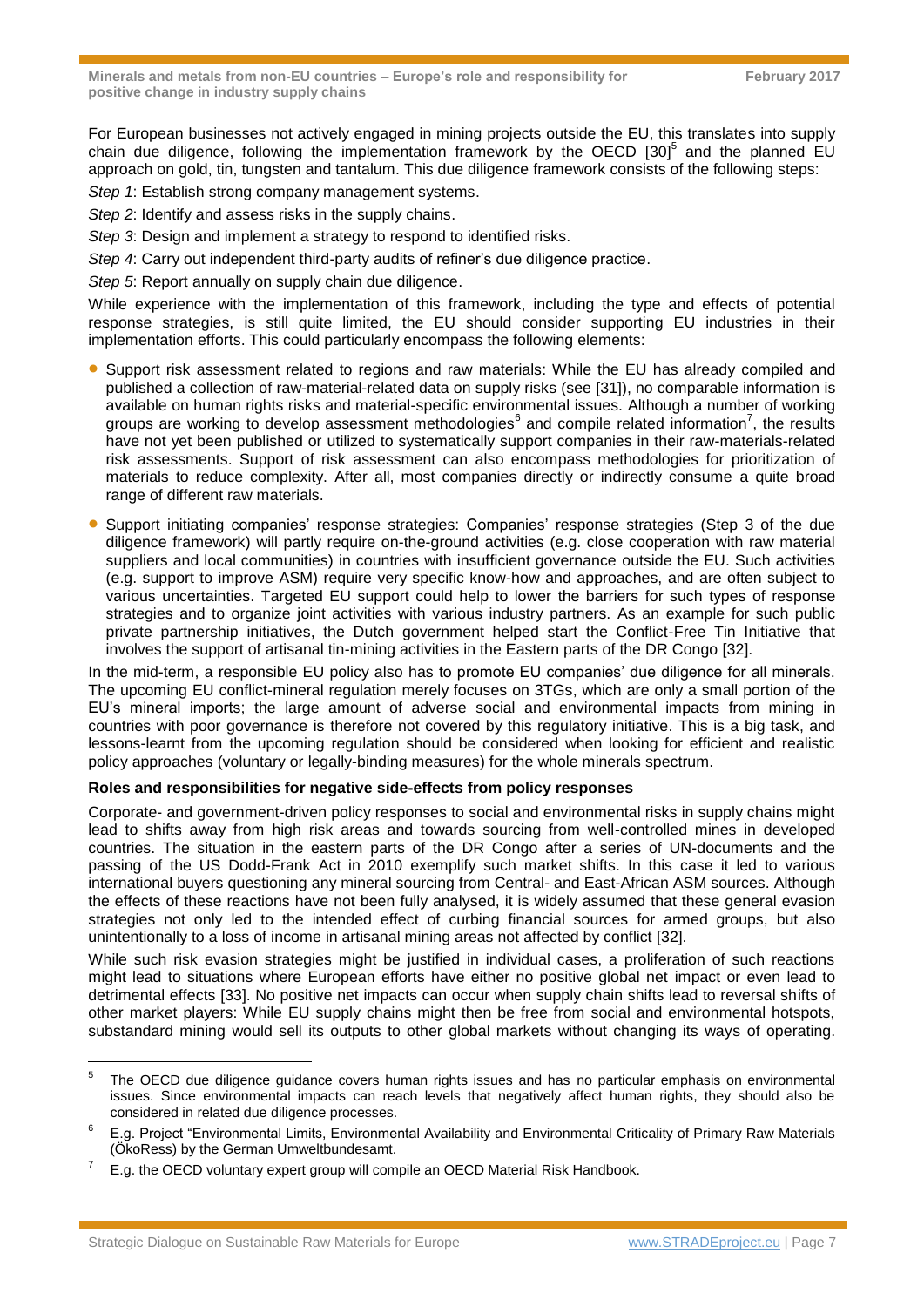Detrimental effects might occur when certain mining areas completely lose their markets before being given a chance to improve. This is particularly relevant for labour intensive types of mining (in particular artisanal mining) where a large number of people depend on related income and where few economic alternatives are available.

In order to avoid such effects, corporate- and government-driven responses should consider such potential market-shifts and effects and carefully assess the improvement options to be chosen. As a principle, response strategies should aim to achieve additional benefits for global raw material sourcing.

## *5.3. Roles and responsibilities for increasing net benefits from mining in developing countries and for other impacts*

Improving environmental and socio-economic conditions beyond minimum standards is a field where division of roles and responsibilities between public and private actors are less clear and partly subject to varying philosophical and ethical views. However, there is wide consensus that governments of mining countries have a key responsibility for enabling broad socio-economic development. Among other key instruments are transparent and development-orientated fiscal management and combating corruption and tax evasion.

#### **Mining companies' roles and responsibilities**

Mining companies' responsibilities, particularly from small mining companies, for increasing net-benefits from mining are not uniformly defined and strongly depend on the national regulatory framework. Nevertheless, mining companies are commonly viewed as needing to support local development, for example using instruments such as local content or local training. The ICMM, whose members belong to the biggest global mining companies, shares this view. It promotes large mining companies' contribution to national economic developments and proposes instruments for this approach.

On a cross-sector level, the roles of companies are addressed by ISO 26000, which gives guidance for companies' engagement and defines Social Responsibility (SR) as:

"the responsibility of an organization for the impacts of its decisions and activities on society and the environment through transparent and ethical behavior that:

- Contributes to sustainable development, including the health and welfare of society
- Takes into account the expectations of stakeholders
- Is in compliance with applicable law and consistent with international norms of behavior, and
- Is integrated throughout the organization and practiced in its relationships." [34]

Thus, corporate social responsibility (CSR) clearly stretches beyond the implementation of minimum standards and also encompasses sustainable development goals and corporate outreach through business relationships. This view is also acknowledged by the European Commission's communication addressing the role of the private sector in developing countries [35].

#### **European downstream companies' roles and responsibilities**

Further down the raw materials supply chain, validity of the principles surrounding EU companies' roles and responsibilities becomes less clear due to complex raw material supply chains where EU companies do not have direct business relations with (sub-)suppliers operating in other regions of the world. Although such business relationships are in the scope of due diligence approaches on the worst types of impacts (see section [5.2\)](#page-4-1), activities of EU businesses to support improvements beyond minimum standards strongly depend on the general context, and in particular the sphere of influence of an organization. As ISO 26000 indicates, the "sphere of influence refers to the range of relationships through which the organization has the ability to affect the decision or activities of others" [34]. This differentiation based on the sphere of influence can be illustrated by the following example: A specific raw material is known to be associated with considerable environmental pollution in (non-EU) sourcing regions. European businesses do not have any direct relations to the extraction companies, but rely on the material for their productions. Although consuming companies are called to integrate this material stream into their due diligence process addressing the worst types of impacts (human rights), support measures to improve raw material extraction in non-EU countries are only feasible for EU companies and sectors that can effectively influence the conditions in mining. Most likely, these are companies and sectors that either have direct relationships with mining companies or that have a large share of the global consumption of the material and therefore a significant level of influence over the supply-chain. Yet also for such situations, CSR activities to improve conditions in mining are voluntary.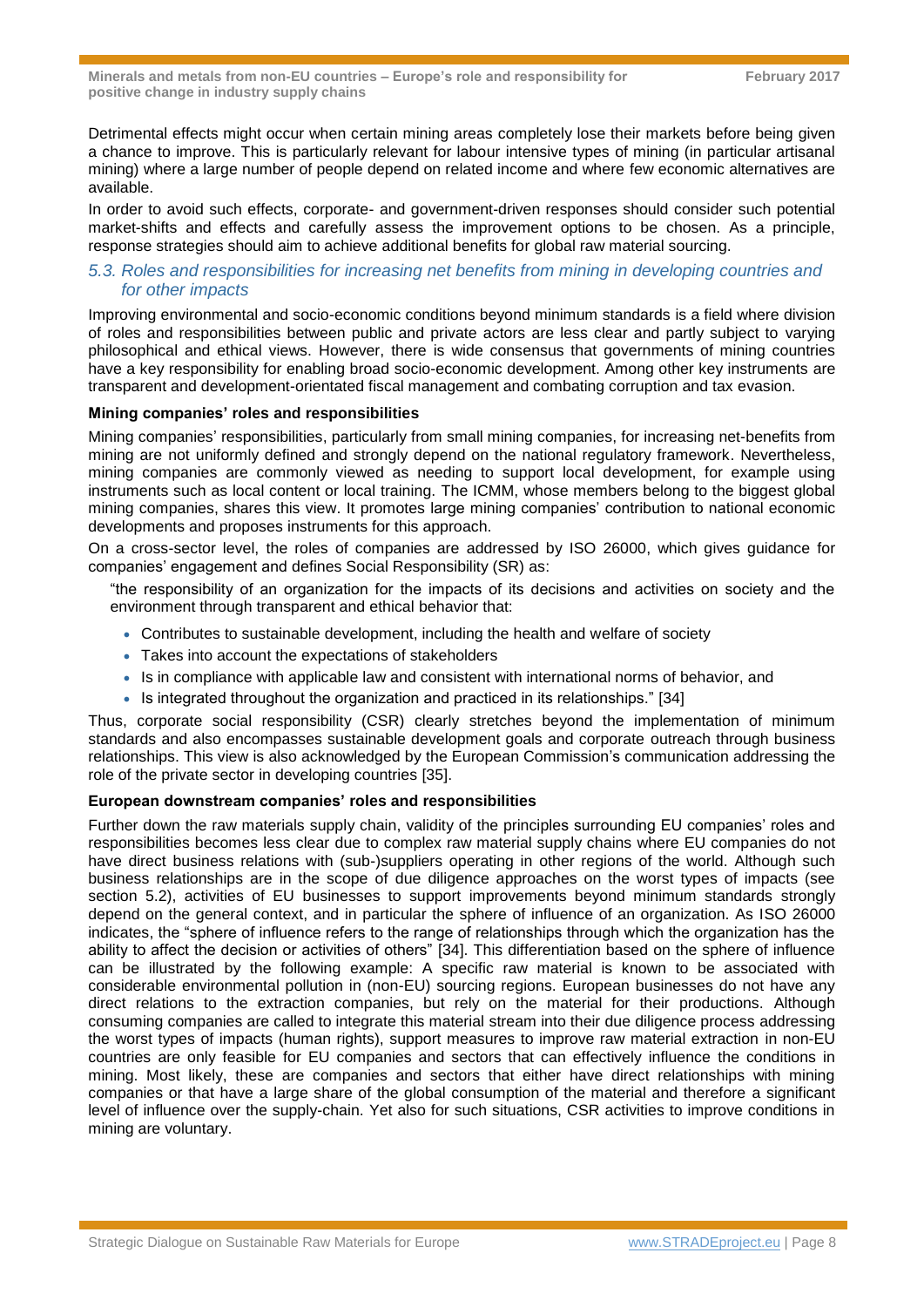#### **EU and EU Member States' roles and responsibilities**

EC communications and EU engagement principally acknowledge the EU's responsibility to improve environmental and socio-economic conditions in global raw-material supply chains beyond minimum standards, as described in chapter [2](#page-0-0) of this policy brief. Achieving this responsibility can involve measures such as developing cooperation in the fields of resource governance, safe and environmentally sound extraction and processing technologies; promoting job and income-generating extractive industries, and developing businesses and communities. In addition, aspects of environmentally and socially responsible raw-material production can be integrated into trade agreements, academic exchange programmes and civil society dialogues.

The current challenge is to intensify efforts while recognising the global aim to achieve the Sustainable Development Goals and to shift to an integrated new EU raw-material strategy that considers the perspectives of resource-rich countries as well as the EU's attempts to increase supply security.

As successful efforts to increase net benefits from mining strongly depend on the commitment and policies of governments in mining countries, EU efforts should be primarily focused on raw-materials producing countries that explicitly seek cooperation and that are committed to taking lasting ownership in related efforts.

## **6. Conclusion**

The European Union is widely committed to source raw materials from non-EU countries in a manner that is compatible to its values regarding human rights and sustainable development. While these commitments are rooted in various policy documents and an ongoing value change amongst large parts of the European population, the issue of supply security is also recognized as deeply interwoven with the way minerals are produced in other world regions.

The distribution of roles and responsibilities to achieve more responsible sourcing of raw materials from non-EU sources requires differentiating between:

- 1. activities aimed at mitigating the worst types of impacts, such as human rights abuses and extreme forms of environmental impacts, and
- 2. activities seeking to address other types of impacts, including the continuous improvement of miningrelated processes and the increase of net benefits from mining.

The first type of activities requires strong corporate involvement – including non-mining companies from the EU. Although governments of mining countries carry crucial responsibilities to protect human rights within their jurisdiction, company engagement is particularly important in areas where national governments fail to protect people from human rights abuses or extreme forms of environmental impacts.

Responsibility for the second type of activities largely falls on governments of resource-rich countries and the locally operating mining companies. Support for related efforts mainly comes from the cooperation between mining countries and the EU including its Member States. EU industry support in these fields is particularly relevant from companies and sectors that have the possibility to positively influence social and environmental conditions in mining beyond minimum standards. This is mostly the case for companies that either have direct relationships with mining companies or that have a large share of the global consumption of the material and therefore a significant level of influence over the supply chain.

The STRADE dialogue will strongly focus on the EU's roles and responsibilities. [Table 1](#page-9-0) summarizes the basic distribution of roles and responsibilities derived in the analysis. For mitigating the worst types of mining impacts, the EU should support European companies' successful implementation of due diligence as a core task along with supporting related international efforts. To increase the net benefit for resource-rich countries and continuously reduce negative social and environmental impacts from mining operations, a renewed EU strategy should aim for fair and ethical trade relationships and strong support for good resource governance. This includes encouraging efforts to combat tax avoidance and profit shifting and supporting resource-rich countries' development strategies.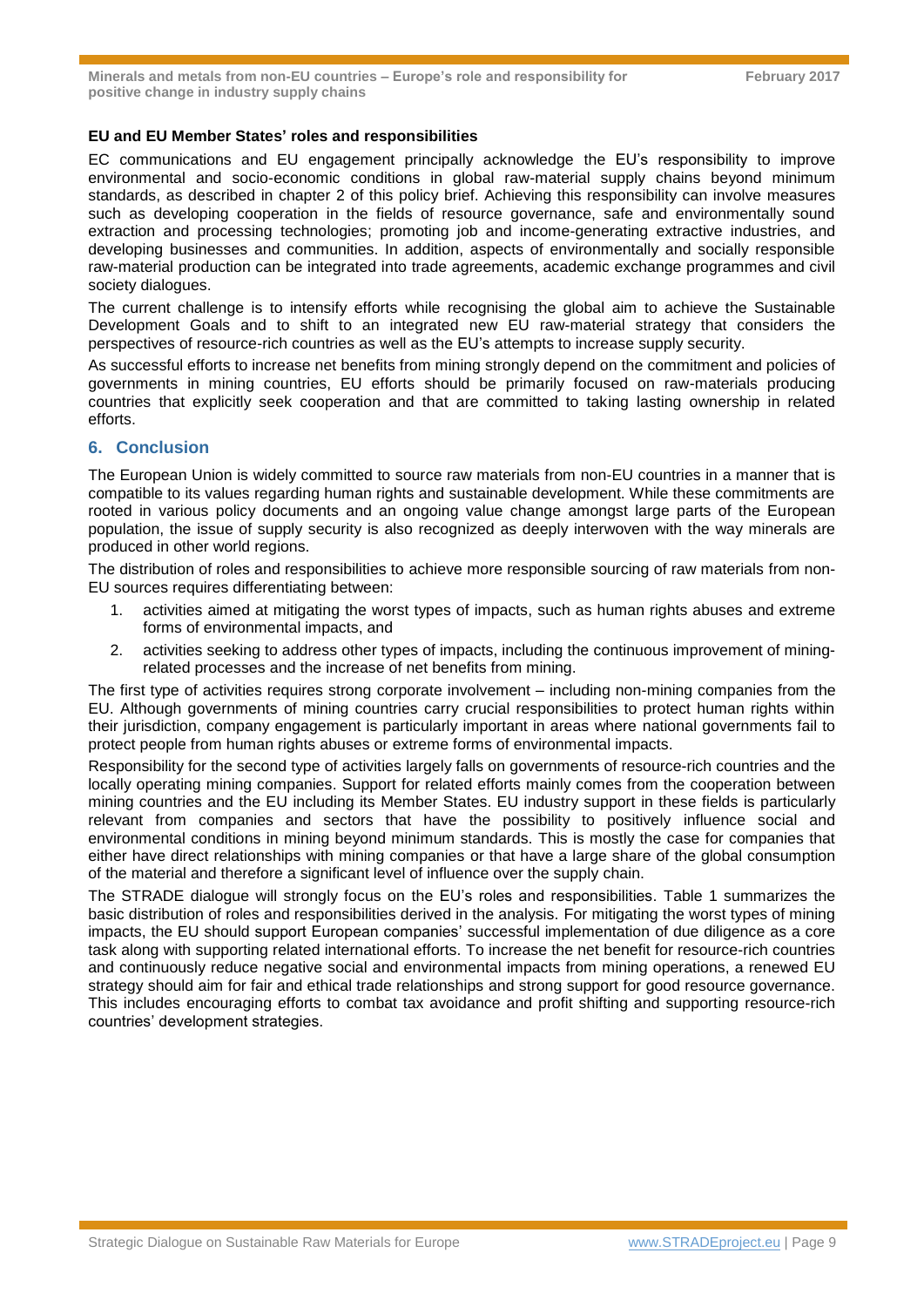<span id="page-9-0"></span>

| Table 1: I | Basic distribution of roles and responsibilities for major raw materials |
|------------|--------------------------------------------------------------------------|
|            | stakeholder groups                                                       |

| <b>Roles and</b><br>responsibilities                                | <b>Mitigate worst types of impacts</b>                                                                                                                                                                                                                                                                                                                                                                                                                                                          | <b>Continuous improvements &amp;</b><br>increase of net benefit from<br>mining                                                                                                                                                                                                                                                                                                                                                                                                                                                                                                     |
|---------------------------------------------------------------------|-------------------------------------------------------------------------------------------------------------------------------------------------------------------------------------------------------------------------------------------------------------------------------------------------------------------------------------------------------------------------------------------------------------------------------------------------------------------------------------------------|------------------------------------------------------------------------------------------------------------------------------------------------------------------------------------------------------------------------------------------------------------------------------------------------------------------------------------------------------------------------------------------------------------------------------------------------------------------------------------------------------------------------------------------------------------------------------------|
| Aim:                                                                | Protect human rights and mitigate worst<br>types of environmental impacts                                                                                                                                                                                                                                                                                                                                                                                                                       | Optimise mining processes and<br>increase net benefit from mining in<br>resource-rich countries                                                                                                                                                                                                                                                                                                                                                                                                                                                                                    |
| <b>Responsibilities of:</b>                                         | <b>Responsible for:</b>                                                                                                                                                                                                                                                                                                                                                                                                                                                                         |                                                                                                                                                                                                                                                                                                                                                                                                                                                                                                                                                                                    |
| <b>Governments of mining</b><br>countries<br>[mostly non-EU]        | Good regulatory framework<br>Good control and execution of<br>$\bullet$<br>legislation<br>• Combating corruption and weak law<br>enforcement                                                                                                                                                                                                                                                                                                                                                    | • Enabling broad sustainable<br>development by:<br>- Responsible accounting and<br>revenue management<br>- Combating corruption and tax-<br>avoidance<br>- Appropriate policy instruments<br>• Further development of regulatory<br>framework and instruments to<br>support continuous improvements<br>at mining sites                                                                                                                                                                                                                                                             |
| <b>Mining companies</b><br>[mostly non-EU]                          | Respect human rights (incl. ILO<br>$\bullet$<br>standards and other international<br>conventions such as indigenous<br>rights)<br>Sound environmental management<br>and risk mitigation<br>Compliance with national laws<br>Payment of all taxes and royalties<br>$\bullet$                                                                                                                                                                                                                     | Supporting local development (e.g.<br>$\bullet$<br>local content, local training)<br>Management system and activities<br>$\bullet$<br>for continuous improvement of<br>social and environmental<br>performance.                                                                                                                                                                                                                                                                                                                                                                    |
| <b>Downstream companies</b><br>(import companies)<br>[EU companies] | Due diligence for their own supply<br>$\bullet$<br>chain, focusing on most pressing<br>issues (e.g. human rights, worst<br>types of environmental impacts)                                                                                                                                                                                                                                                                                                                                      | Companies and sectors with<br>influence on upstream processes:<br>CSR engagement for socio-<br>economic development and<br>greener mineral production<br>processes                                                                                                                                                                                                                                                                                                                                                                                                                 |
| <b>Governments of import</b><br>countries<br>[EU and member states] | Supporting companies' due diligence<br>$\bullet$<br>activities<br>Establishing a regulatory framework<br>for supply chain management (if this<br>proves to be an efficient approach)<br>[currently regulation only for gold, tin,<br>tantalum and tungsten; all other<br>minerals are not covered by any<br>regulation]<br>Supporting international efforts such<br>as OECD due diligence and EITI<br>• Combating negative side effects on<br>developing countries from European<br>regulations | Fair and ethical trade agreements<br>$\bullet$<br>and fair prices, aiming at higher<br>revenues and added value in<br>developing countries<br>Supporting good resource<br>governance<br>Supporting combating tax<br>avoidance and profit shifting<br>Supporting resource-rich<br>developing countries'<br>industrialization strategies<br>Supporting R&D for improved<br>mining and processing<br>technologies<br>Development cooperation &<br>support of mining countries in the<br>fields of policy development &<br>implementation, as well as<br>technical and fiscal aspects. |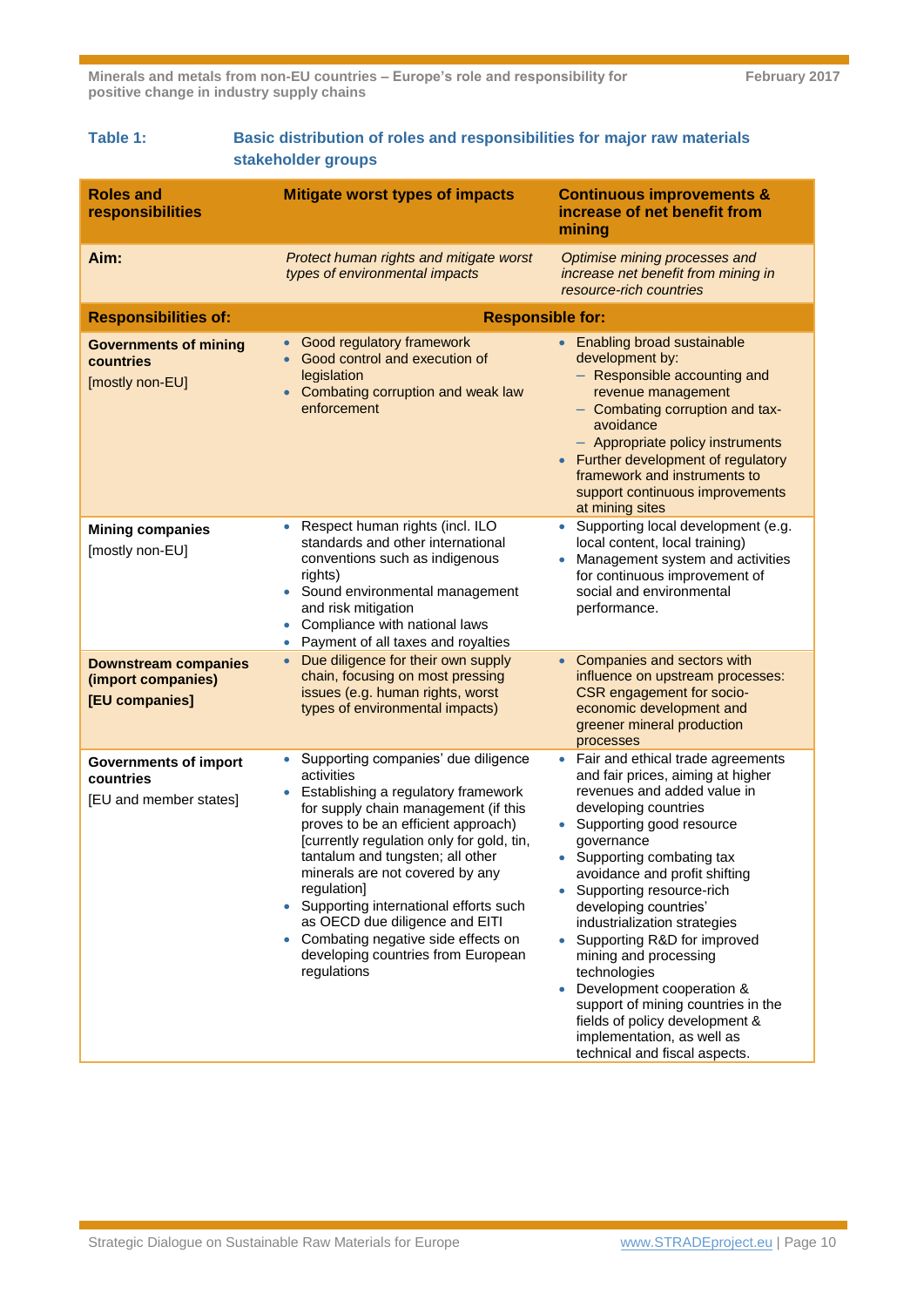## **Literature**

- [1] Dolega, P.; Degreif, S.; Buchert, M. & Schüler, D. (2016). Outlining Environmental Challenges in the Non-Fuel Mining Sector: STRADE Policy Brief No. 04/2016. Darmstadt. Available at http://stradeproject.eu/fileadmin/user\_upload/pdf/ PolicyBrief\_04-2016\_Sep2016\_FINAL.pdf, last accessed on 23 Dec 2016.
- [2] Schüler, D.; Brunn, C.; Gsell, M. & Manhart, A. (2016). Outlining Socio-Economic Challenges in the Non-Fuel Mining Sector: STRADE Policy Brief No. 05/2016. Darmstadt. Available at http://stradeproject.eu/fileadmin/user\_upload/pdf/ PolicyBrief\_05-2016\_Oct2016\_FINAL.pdf, last accessed on 23 Dec 2016.
- [3] European Commission (ed.) (2008). The raw materials initiative meeting our critical needs for growth and jobs in Europe: Communication from the Commission to the European Parliament and the Council. COM(2008) 699 final. Brussels. Available at http://eur-lex.europa.eu/legal-content/EN/TXT/PDF/?uri=CELEX:52008DC0699&from=EN, last accessed on 17 Nov 2016.
- [4] European Commission (ed.) (2013). Report from the Commission to the European Parliament, the Council, the European Economic and Social Committee and the Committee of the Regions on the implementation of the Raw Materials Initiative: COM(2013) 442 final. Brussels.
- [5] European Commission (ed.) (2014). Commission staff working document on the implementation of the Raw Materials Initiative accompanying the document Communication of the Commission to the European Parliament, the Council, the European Economic and Social Committee and the Committee of the Regions on the review of the list of critical raw materials for the EU and the implementation of the Raw Materials Initiative: SWD(2014) 171 final. Brussels.
- [6] European Commission (2011). Increasing the impact of EU Development Policy: an Agenda for Change: Communications from the Commission to the European Parliament, the Council, the European Economic and Social Committee and the Committee of the Regions. Brussels. Available at http://eacea.ec.europa.eu/intra\_acp\_mobility/ funding/2012/documents/agenda\_for\_change\_en.pdf, last accessed on 17 Nov 2016.
- [7] European Commission (ed.) (2012). Making raw materials available for Europe's future wellbeing Proposal for a European innovation partnership on raw materials: SWD(2012) 27 final. Brussels. Available at http://eurlex.europa.eu/legal-content/EN/TXT/PDF/?uri=CELEX:52012DC0082&from=EN, last accessed on 19 Dec 2016.
- [8] European Commission (ed.) (2011). Communication from the Commission to the European Parliament, the Council, the European A resource-efficient Europe - Flagship initiative under the Europe 2020 Strategy: COM(2011) 21 final. Available at http://eur-lex.europa.eu/LexUriServ/LexUriServ.do?uri=COM:2011:0021:FIN:EN:PDF, last accessed on 19 Dec 2016.
- [9] European Commission (ed.) (2015). Trade for all Towards a more responsible trade and investment policy. Brussels. Available at http://trade.ec.europa.eu/doclib/docs/2015/october/tradoc\_153846.pdf, last accessed on 17 Nov 2016.
- [10] European Commission (2016). EU political deal to curb trade in conflict minerals. Brussels. Available at http://europa.eu/rapid/press-release\_IP-16-2231\_en.htm, last accessed on 17 Nov 2016.
- [11] UN Security Council (ed.) (2010). Final report of the Group of Experts on the Democratic Republic of the Congo: United Nations Security Council Document S/2010/596. New York, last accessed on 18 Nov 2016.
- [12] Dimpal (2016). Bauxite: Vedanta's Lanjigarh refinery to source bauxite from Kodingamali. Available at https:// roskill.com/news/bauxite-vedantas-lanjigarh-refinery-source-bauxite-kodingamali/, last accessed on 18 Oct 2016.
- [13] Eis, F. (2012). New reports says civil unrest threatens Dominican Republic mining. Available at http:// www.mining.com/new-report-says-civil-unrest-threatens-dominican-republic-mining-61361/, last accessed on 23 Dec 2016.
- [14] Lewis, R. (2015). Dominican activists call mining projects 'new form of colonialism'. Available at http:// america.aljazeera.com/articles/2015/1/28/dominican-republic-mining.html, last accessed on 23 Dec 2016.
- [15] The Guardian. Peru anti-mining protests escalate during state of emergency (05 Dec 2012). Available at https:// www.theguardian.com/world/2012/jul/05/peru-anti-mining-protests-escalate, last accessed on 19 Dec 2016.
- [16] Newmont Mining Corporation (ed.) (2016). Annual report pursuant to section 13 or 15(d) of the Securities Exchange Act of 1934 for the fiscal year ended December 31, 2015. Washington D.C. Available at https:// www.sec.gov/Archives/edgar/data/1164727/000155837016003258/nem-20151231x10k.htm, last accessed on 18 Nov 2016.
- [17] OECD (ed.) (2016). Peru Integrated governance for inclusive growth: OECD Public Governance Reviews. Paris.
- [18] National Research Council of the National Academies (ed.) (2008). Minerals, Critical Minerals, and the U.S. Economy. Washington D.C.
- [19] Prior, T.; Giurco, D.; Mudd, G.; Mason, L. & Behrisch, J. (2012). Resource depletion, peak mineral and the implications for sustainable resource management. Global Environmental Change, 22(3), pp. 577–587.
- [20] Angerer, G.; Buchholz, P.; Gutzmer, J.; Hagelüken, C.; Herzig, P.; Littke, R.; Thauer, R. & Wellmer, F.-W. (2016). Rohstoffe für die Energieversorgung der Zukunft: Geologie - Märkte - Umwelteinflüsse (neue Ausgabe). Energiesysteme der Zukunft. München: Deutsche Akademie der Technikwissenschaften.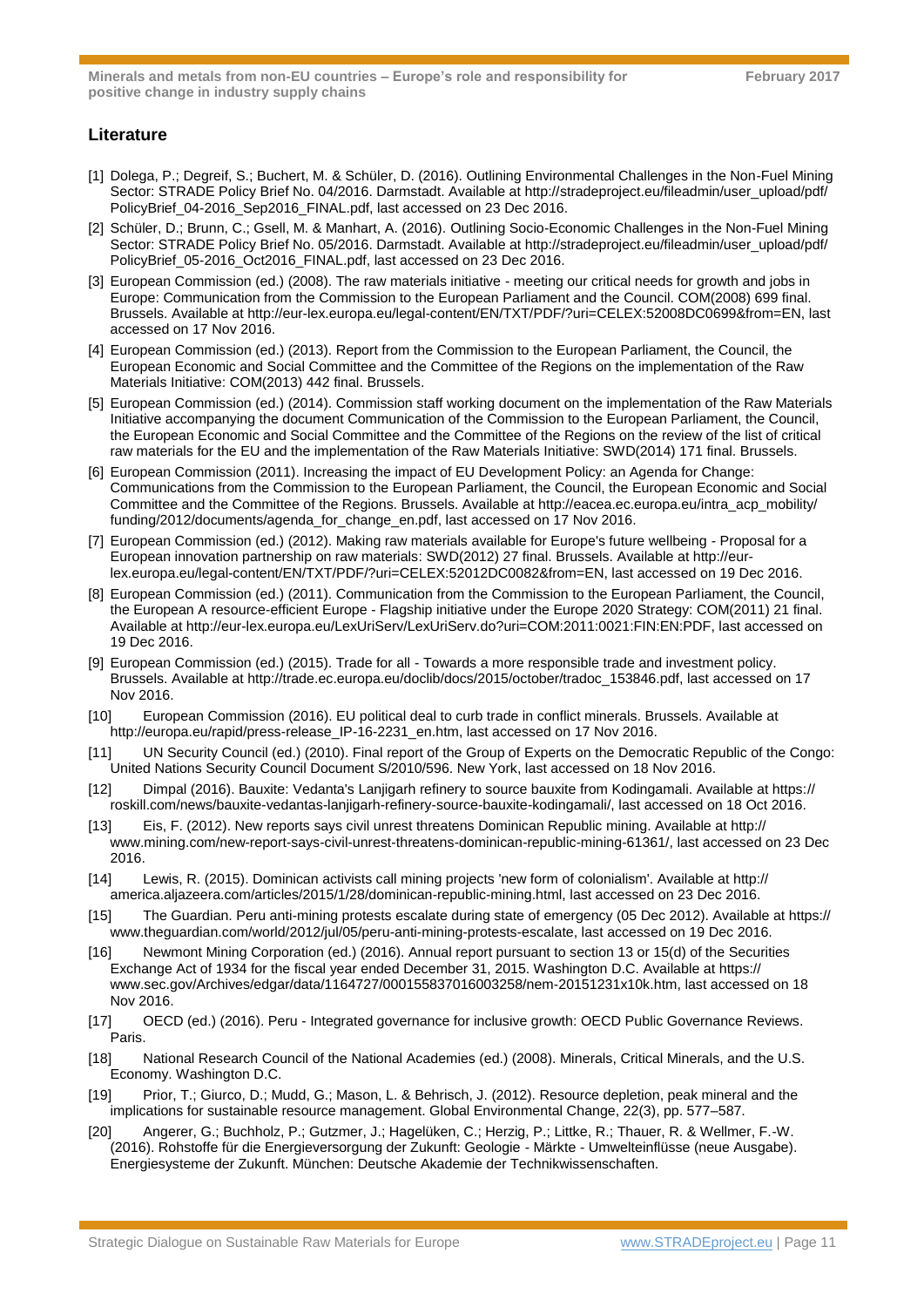- [21] Hodge, R. A. (forthcoming). Towards contribution analysis: In: Extractive Industries and the Development of Low-Income Economies (draft title).
- [22] United Nations (ed.) (2011). Guiding Principles on Business and Human Rights. Geneva. Available at http:// www.ohchr.org/Documents/Publications/GuidingPrinciplesBusinessHR\_EN.pdf, last accessed on 09 Dec 2016.
- [23] European Parliament (2016). Conflict minerals: MEPs secure mandatory due diligence for importers. Brussels. Available at http://www.europarl.europa.eu/news/en/news-room/20161122IPR52536/conflict-minerals-meps-securemandatory-due-diligence-for-importers, last accessed on 12 Dec 2016.
- [24] European Commission (ed.) (2011). A renewed EU strategy 2011-14 for Corporate Social Responsibility: Communication from the Commission to the European Parliament, the Council, the European Economic and Social Committee and the Committee of the Regions. COM(2011) 681 final. Brussels.
- [25] Hodge, R. (2011). Mining and Sustainability. In Society for Mining, Metallurgy, and Exploration (SME) (Ed.), SME Mining Engineering Handbook. Third Edition (pp. 1665–1688).
- [26] Falkenberg, K. (2016). Sustainability Now! A European Vision for Sustainability (EPS Strategic Notes No. 18). **Brussels**
- [27] Schüler, D.; Degreif, S.; Dolega, O. & Manhart, A. (2016). Voluntary initiatives in the mining sector and their principles and criteria on socio-economic sustainability: STRADE Policy Brief No. 06/2016. Darmstadt. Available at http://stradeproject.eu/fileadmin/user\_upload/pdf/PolicyBrief\_09-2016\_Dec2016\_FINAL.pdf, last accessed on 25 Jan 2017.
- [28] Revenue Watch Institute (ed.) (2013). The 2013 Resource Governance Index. New York. Available at http:// www.resourcegovernance.org/sites/default/files/rgi\_2013\_Eng.pdf, last accessed on 19 Dec 2016.
- [29] OECD (ed.) (2011). OECD Guidelines for Multinational Enterprises. Paris. Available at http://www.oecd.org/daf/ inv/mne/48004323.pdf, last accessed on 19 Dec 2016.
- [30] OECD (ed.) (2016). OECD Due Diligence Guidance for Responsible Supply Chains of Minerals from Conflict-Affected and High-Risk Areas: Third Edition. Available at http://www.oecd.org/daf/inv/mne/OECD-Due-Diligence-Guidance-Minerals-Edition3.pdf, last accessed on 19 Dec 2016.
- [31] European Commission (ed.) (2014). Report on critical raw materials for the EU. Brussels.
- [32] Manhart, A. & Schleicher, T. (2013). Conflict minerals An evaluation of the Dodd-Frank Act and other resource-related measures. Freiburg. Available at http://www.oeko.de/oekodoc/1809/2013-483-en.pdf, last accessed on 26 Feb 2016.
- [33] Manhart, A.; Gandenberger, C.; Bodenheimer, M. & Griestop, L. (2015). Ungewollte Verschiebungseffekte durch Standards und Zertifizierungen - Relevanz und Lösungsansätze für den Bereich der abiotischen Rohstoffe. Available at https://www.umweltbundesamt.de/sites/default/files/medien/378/dokumente/ rohpolress\_kurzanalyse\_5\_verschiebungseffekte\_07102015\_final-ig.pdf, last accessed on 20 Dec 2016.
- [34] ISO 26000 Post Publication Organisation (2016). ISO 26000 Basic training material. Available at http:// www.iso.org/iso/iso\_26000\_basic\_training\_material\_annexslides.pptx, last accessed on 22 Dec 2016.
- [35] European Commission (ed.) (2014). A stronger Role of the Private Sector in Achieving Inclusive and Sustainable Growth in Developing Countries: COM(2014) 263 final. Brussels. Available at http://eur-lex.europa.eu/ legal-content/EN/TXT/PDF/?uri=CELEX%3A52014DC0263&qid=1400681732387&from=EN, last accessed on 22 Dec 2016.